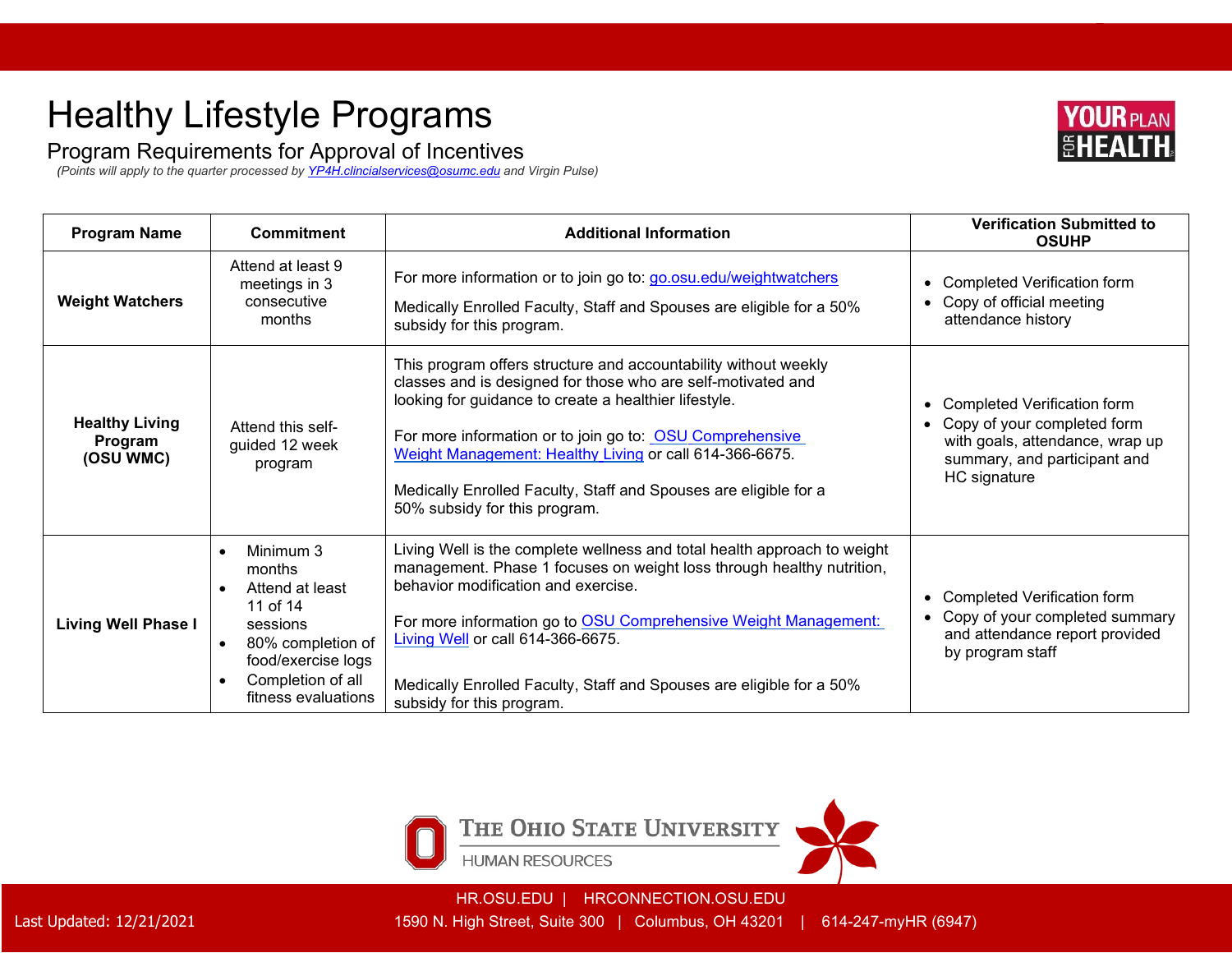| <b>Living Well Phase II</b>  | Minimum 3<br>months<br>Attend at least<br>11 of 14<br>sessions<br>80% completion of<br>$\bullet$<br>food/exercise logs<br>Completion of all<br>fitness evaluations | Living Well is the complete wellness and total health approach to weight<br>management. Phase 1 focuses on weight loss through healthy nutrition,<br>behavior modification and exercise.<br>For more information go to: OSU Comprehensive Weight Management:<br>Living Well or call 614-366-6675.<br>Medically Enrolled Faculty, Staff and Spouses are eligible for a 50%<br>subsidy for this program.                       | <b>Completed Verification form</b><br>$\bullet$<br>Copy of your completed summary<br>and attendance report provided<br>by program staff                               |
|------------------------------|--------------------------------------------------------------------------------------------------------------------------------------------------------------------|------------------------------------------------------------------------------------------------------------------------------------------------------------------------------------------------------------------------------------------------------------------------------------------------------------------------------------------------------------------------------------------------------------------------------|-----------------------------------------------------------------------------------------------------------------------------------------------------------------------|
| <b>Living Well Phase III</b> | 1 year program<br>with minimum<br>80% session<br>attendance                                                                                                        | Intended for those who are already making steps towards their health<br>goals. This program helps individuals maintain, restart, or take the<br>next step, on their previous health goal success.<br>For more information or to enroll go to: OSU Comprehensive Weight<br>Management: Living Well or call 614-366-6675.<br>Medically Enrolled Faculty, Staff and Spouses are eligible for a 50%<br>subsidy for this program. | <b>Completed Verification form</b><br>Copy of your completed fitness<br>evaluations and final paperwork<br>summary and attendance report<br>provided by program staff |
| <b>Real Solutions</b>        | 3 months                                                                                                                                                           | The Real Solutions program is a dietitian led education group focusing<br>on strategies to make positive lifestyle changes a lasting reality. This<br>program is ideal for participants with a BMI under 35 and focuses on<br>the basics of weight loss.<br>For more information or to enroll go to: OSU Comprehensive Weight<br>Management: Real Solutions or call 614-366-6675                                             | <b>Completed Verification form</b><br>Copy of your completed<br>$\bullet$                                                                                             |



HR.OSU.EDU | HRCONNECTION.OSU.EDU

Last Updated: 12/21/2021 1590 N. High Street, Suite 300 | Columbus, OH 43201 | 614-247-myHR (6947)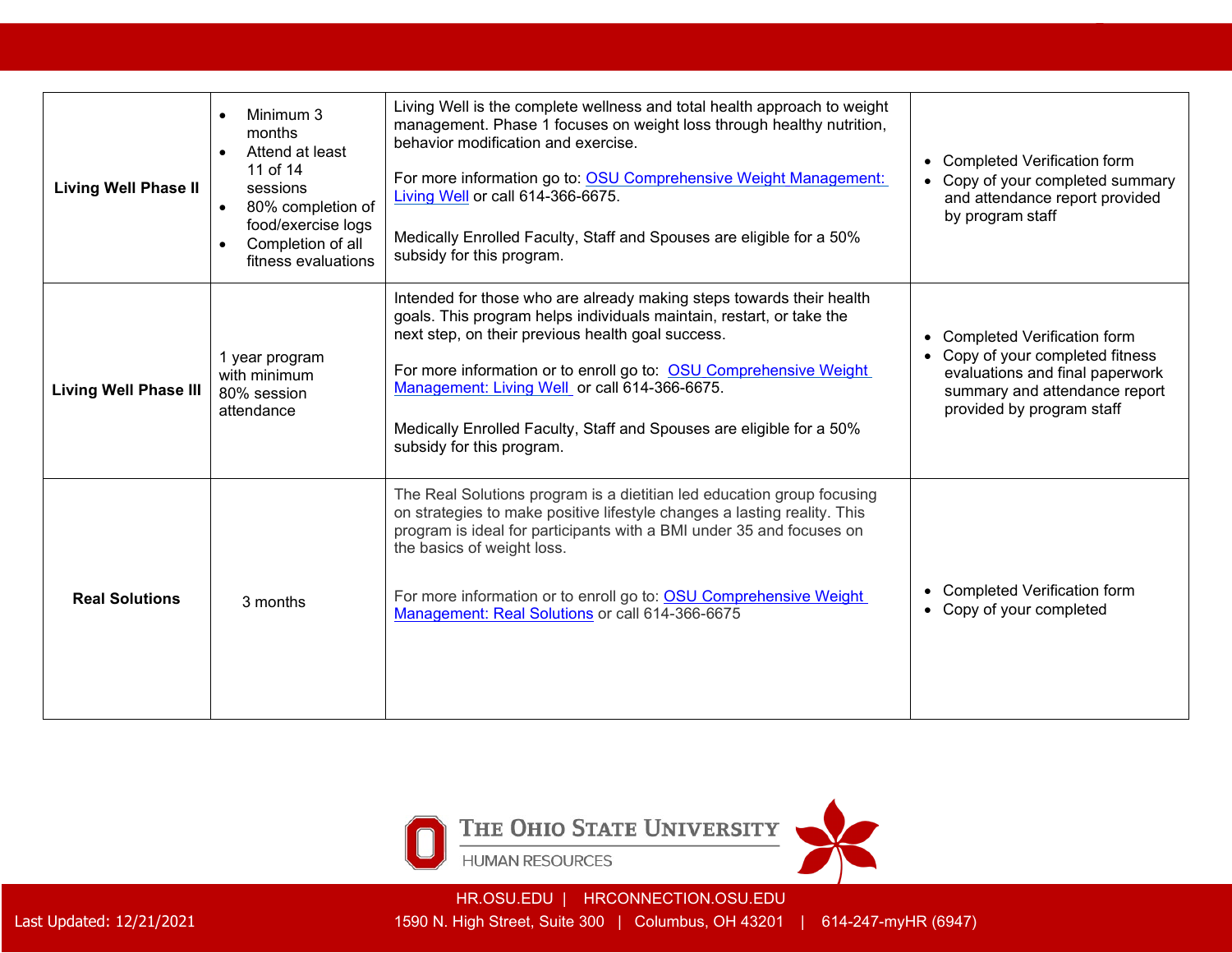| <b>Cardiac Rehab</b><br>Phase 2                           | Attend at least 26<br>visits over 4 months<br>(in some cases, 2)<br>visits may happen on<br>the same day).<br>Program schedule is<br>36 visits/3months | Cardiac Rehabilitation programs guide you and your family through<br>recovery after a heart-related event. Physician referral required.<br>For more information about OSU's Cardiac Rehab program go to:<br>https://wexnermedical.osu.edu/heart-vascular/cardiac-rehabilitation<br>OSUHP Medically Enrolled Faculty, Staff, and Spouses are covered at<br>100% for this program. Benefits-eligible and not enrolled may also be<br>eligible for this incentive based upon their personal insurance plan<br>coverage.                               | • Completed Verification form<br>• Copy of your completed Cardiac<br>Rehab attendance report<br>provided by program staff          |
|-----------------------------------------------------------|--------------------------------------------------------------------------------------------------------------------------------------------------------|----------------------------------------------------------------------------------------------------------------------------------------------------------------------------------------------------------------------------------------------------------------------------------------------------------------------------------------------------------------------------------------------------------------------------------------------------------------------------------------------------------------------------------------------------|------------------------------------------------------------------------------------------------------------------------------------|
| <b>Pulmonary Rehab</b><br>Phase 2                         | Attend 24 visits                                                                                                                                       | Pulmonary Rehabilitation Program can help keep you out of the hospital,<br>deepen your understanding of your condition, reduce your shortness of<br>breath and increase your independence.<br>OSUHP Medically Enrolled Faculty, Staff, and Spouses are covered at<br>100% for this program. Benefits-eligible and not enrolled may also be<br>eligible for this incentive based upon their personal insurance plan<br>coverage.                                                                                                                    | • Completed Verification form<br>• Copy of your completed PR<br>attendance report provided by<br>program staff                     |
| <b>Innovative Diabetes</b><br><b>Management</b><br>(COPC) | Series of 4 weekly<br>classes lasting 2 hours<br>each, A1c follow-up<br>after 3 months with<br><b>PCP</b>                                              | COPC Innovative Diabetes Management was formed to provide<br>education and support to patients living with Adult Type 1 and Adult Type<br>2 diabetes. We'll teach you the skills you need to manage your disease<br>and reduce its potential long term effects.<br>For more information go to: COPCP Diabetes Management<br>Open to both Pre-diabetic and Diabetics. Physician referral required                                                                                                                                                   | • Completed Verification form<br>• Copy of your proof of attendance<br>with instructor signature as well<br>as pre/post A1C values |
| <b>Diabetes</b><br><b>Prevention</b><br>Program           | 1 year program, attend<br>at least 13 of 16<br>weekly sessions and 6<br>of 9 biweekly and<br>monthly sessions                                          | This small-group program helps people with prediabetes eat healthier,<br>increase physical activity, and lose weight, which can delay or prevent the<br>onset of type 2 diabetes.<br>To qualify for enrollment in to this program, you must meet the following<br>criteria:<br>At least 21 years of age<br>$\bullet$<br>Body Mass Index (BMI) at or above 25<br>Hemoglobin A1c between 5.7-6.4% OR Fasting Plasma Glucose<br>$\bullet$<br>between 100-125 mg/dL OR a 2- hour (75 gm glucola)<br>Plasma Glucose between 140-199 mg/dL.<br>$\bullet$ | • Completed Verification form<br>• Copy of your completed<br>attendance report provided by<br>program staff                        |

**HUMAN RESOURCES**